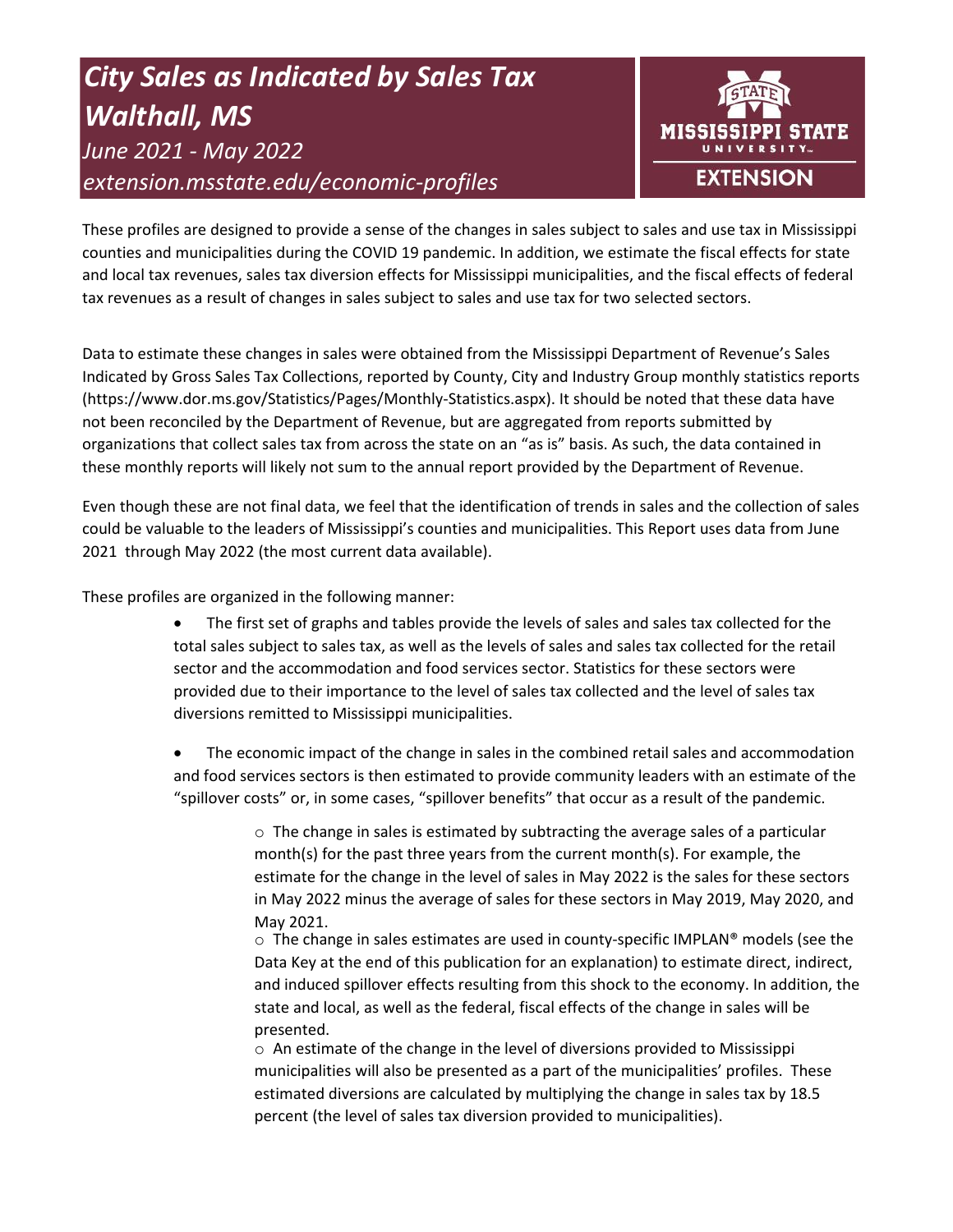| Total Sales as Indicated by Sales Tax (\$000s) |       |       |       |       | <b>Total Sales Tax Collected (\$000s)</b> |      |      |      |      |
|------------------------------------------------|-------|-------|-------|-------|-------------------------------------------|------|------|------|------|
| Month                                          | 2019  | 2020  | 2021  | 2022  | <b>Month</b>                              | 2019 | 2020 | 2021 | 2022 |
| January                                        | \$293 | \$325 | \$338 | \$258 | January                                   | \$17 | \$19 | \$19 | \$16 |
| February                                       | \$254 | \$283 | \$276 | \$214 | February                                  | \$15 | \$16 | \$15 | \$13 |
| March                                          | \$249 | \$251 | \$243 | \$197 | March                                     | \$15 | \$15 | \$14 | \$13 |
| April                                          | \$311 | \$342 | \$380 | \$271 | April                                     | \$18 | \$20 | \$19 | \$17 |
| May                                            | \$225 | \$299 | \$323 | \$200 | May                                       | \$15 | \$18 | \$17 | \$13 |
| June                                           | \$285 | \$306 | \$224 |       | June                                      | \$16 | \$18 | \$14 |      |
| July                                           | \$298 | \$301 | \$324 |       | July                                      | \$17 | \$18 | \$18 |      |
| August                                         | \$294 | \$292 | \$294 |       | August                                    | \$16 | \$16 | \$16 |      |
| September                                      | \$335 | \$296 | \$282 |       | September                                 | \$19 | \$16 | \$15 |      |
| October                                        | \$311 | \$329 | \$272 |       | October                                   | \$18 | \$17 | \$16 |      |
| November                                       | \$297 | \$285 | \$207 |       | November                                  | \$17 | \$16 | \$13 |      |
| December                                       | \$293 | \$276 | \$215 |       | December                                  | \$17 | \$16 | \$14 |      |



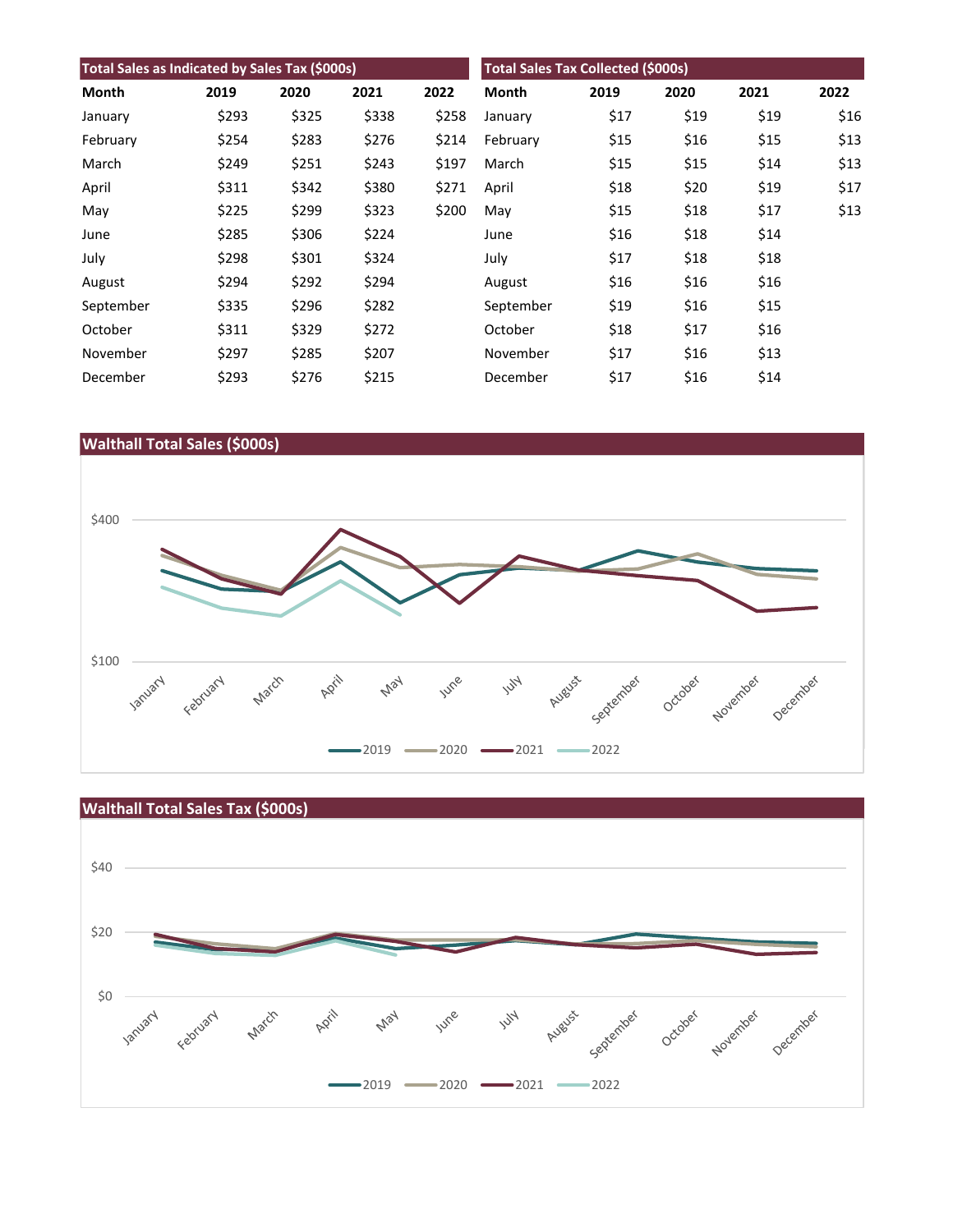| Retail Sector Sales as Indicated by Sales Tax (\$000s) |       |       |       |       | Retail Sector Sales Tax Collected (\$000s) |      |      |      |      |
|--------------------------------------------------------|-------|-------|-------|-------|--------------------------------------------|------|------|------|------|
| Month                                                  | 2019  | 2020  | 2021  | 2022  | Month                                      | 2019 | 2020 | 2021 | 2022 |
| January                                                | \$246 | \$259 | \$270 | \$198 | January                                    | \$14 | \$14 | \$15 | \$12 |
| February                                               | \$195 | \$220 | \$212 | \$150 | February                                   | \$11 | \$12 | \$11 | \$9  |
| March                                                  | \$197 | \$183 | \$176 | \$136 | March                                      | \$11 | \$10 | \$9  | \$9  |
| April                                                  | \$254 | \$290 | \$270 | \$203 | April                                      | \$14 | \$16 | \$14 | \$13 |
| May                                                    | \$141 | \$233 | \$258 | \$144 | May                                        | \$9  | \$13 | \$13 | \$9  |
| June                                                   | \$242 | \$252 | \$164 |       | June                                       | \$13 | \$14 | \$10 |      |
| July                                                   | \$248 | \$257 | \$262 |       | July                                       | \$14 | \$15 | \$14 |      |
| August                                                 | \$234 | \$244 | \$238 |       | August                                     | \$13 | \$13 | \$12 |      |
| September                                              | \$267 | \$241 | \$223 |       | September                                  | \$15 | \$13 | \$11 |      |
| October                                                | \$265 | \$278 | \$222 |       | October                                    | \$15 | \$14 | \$13 |      |
| November                                               | \$241 | \$221 | \$160 |       | November                                   | \$13 | \$12 | \$10 |      |
| December                                               | \$237 | \$215 | \$154 |       | December                                   | \$13 | \$11 | \$10 |      |





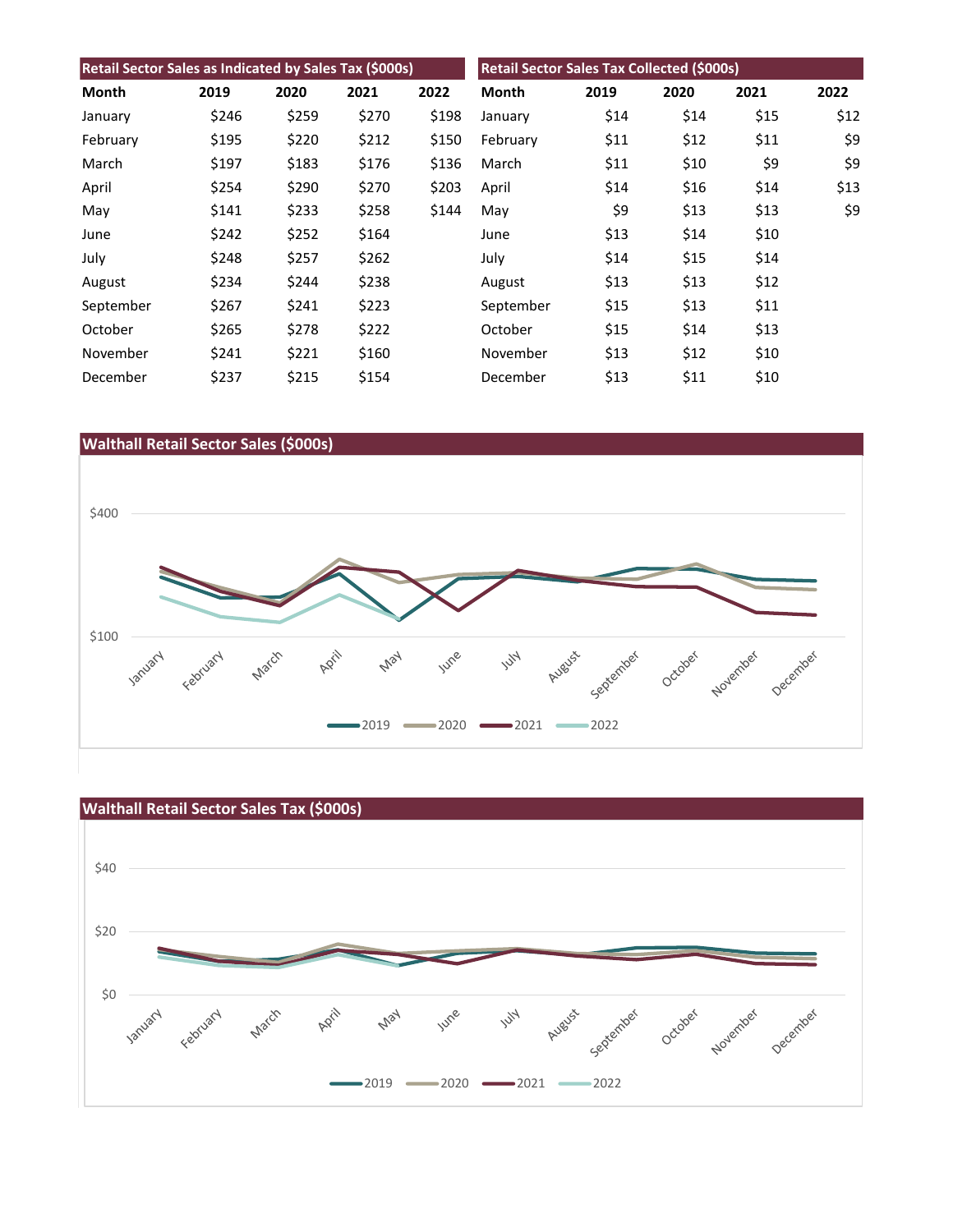| <b>Food Service and Accommodations Sector Sales</b> |      |      |      | <b>Food Service and Accommodations Sector Sales</b><br><b>Tax Collected (\$000s)</b> |              |      |      |      |      |
|-----------------------------------------------------|------|------|------|--------------------------------------------------------------------------------------|--------------|------|------|------|------|
| Subject to Sales Tax (\$000s)                       |      |      |      |                                                                                      |              |      |      |      |      |
| <b>Month</b>                                        | 2019 | 2020 | 2021 | 2022                                                                                 | <b>Month</b> | 2019 | 2020 | 2021 | 2022 |
| January                                             | \$0  | \$0  | \$0  | \$0                                                                                  | January      | \$0  | \$0  | \$0  | \$0  |
| February                                            | \$0  | \$0  | \$0  | \$0                                                                                  | February     | \$0  | \$0  | \$0  | \$0  |
| March                                               | \$0  | \$0  | \$0  | \$0                                                                                  | March        | \$0  | \$0  | \$0  | \$0  |
| April                                               | \$0  | \$0  | \$0  | \$0                                                                                  | April        | \$0  | \$0  | \$0  | \$0  |
| May                                                 | \$0  | \$0  | \$0  | \$0                                                                                  | May          | \$0  | \$0  | \$0  | \$0  |
| June                                                | \$0  | \$0  | \$0  |                                                                                      | June         | \$0  | \$0  | \$0  |      |
| July                                                | \$0  | \$0  | \$0  |                                                                                      | July         | \$0  | \$0  | \$0  |      |
| August                                              | \$0  | \$0  | \$0  |                                                                                      | August       | \$0  | \$0  | \$0  |      |
| September                                           | \$0  | \$0  | \$0  |                                                                                      | September    | \$0  | \$0  | \$0  |      |
| October                                             | \$0  | \$0  | \$0  |                                                                                      | October      | \$0  | \$0  | \$0  |      |
| November                                            | \$0  | \$0  | \$0  |                                                                                      | November     | \$0  | \$0  | \$0  |      |
| December                                            | \$0  | \$0  | \$0  |                                                                                      | December     | \$0  | \$0  | \$0  |      |

**Walthall Food Service and Accommodations Sector Sales (\$000s)**



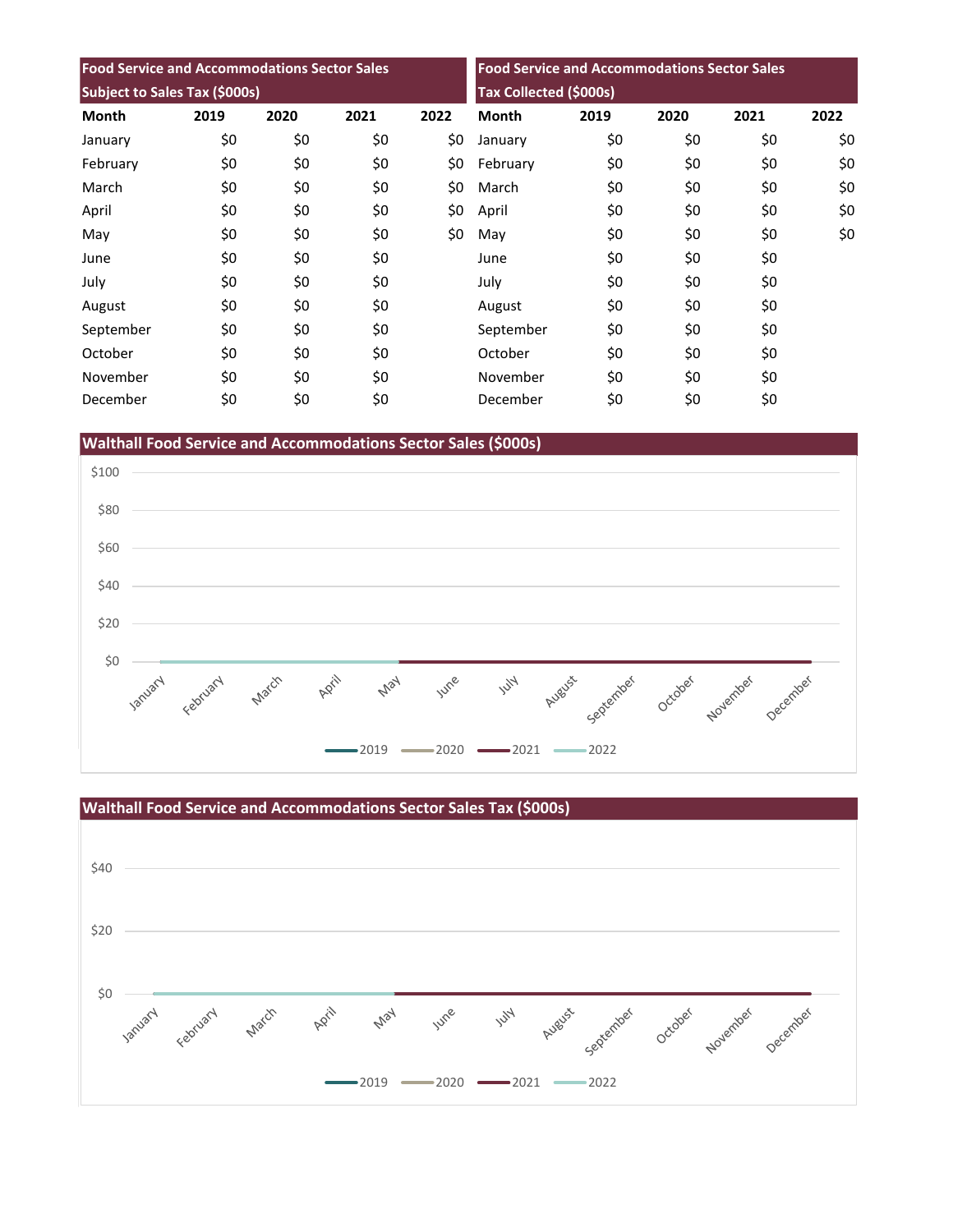| <b>Estimated Change in Sales</b>                        |                      |                |               |
|---------------------------------------------------------|----------------------|----------------|---------------|
|                                                         | <b>Sales</b>         | Average Sales* | Change in     |
|                                                         | <b>Jun21 - May22</b> | Jun18 - May21  | <b>Sales</b>  |
| <b>Agriculture, Forestry, Fishing and Hunting</b>       | \$0                  | \$0            | \$0           |
| Mining, Quarrying, and Oil and Gas Extraction           | \$0                  | \$0            | \$0           |
| <b>Utilities</b>                                        | \$0                  | \$64,284       | (564, 284)    |
| Construction                                            | \$0                  | \$0            | \$0           |
| <b>Manufacturing</b>                                    | \$0                  | \$0            | \$0           |
| <b>Wholesale Trade</b>                                  | \$0                  | \$0            | \$0           |
| <b>Retail Trade</b>                                     | \$2,252,775          | \$2,535,513    | (5282, 738)   |
| <b>Transportation and Warehousing</b>                   | \$0                  | \$0            | \$0           |
| <b>Information</b>                                      | \$88,130             | \$93,723       | (55, 593)     |
| <b>Finance and Insurance</b>                            | \$0                  | \$0            | \$0           |
| <b>Real Estate and Rental and Leasing</b>               | \$0                  | \$0            | \$0           |
| <b>Professional, Scientific, and Technical Services</b> | \$0                  | \$0            | \$0           |
| <b>Management of Companies and Enterprises</b>          | \$0                  | \$0            | \$0           |
| <b>Admin/Support/Waste Mgt &amp; Remediation Svcs</b>   | \$0                  | \$0            | \$0           |
| <b>Educational Services</b>                             | \$0                  | \$0            | \$0           |
| <b>Health Care and Social Assistance</b>                | \$0                  | \$0            | \$0           |
| Arts, Entertainment, and Recreation                     | \$0                  | \$0            | \$0           |
| <b>Accomodation and Food Services</b>                   | \$0                  | \$0            | \$0           |
| <b>Other Services (except Public Administration)</b>    | \$0                  | \$0            | \$0           |
| <b>Public Administration</b>                            | \$0                  | \$0            | \$0           |
| <b>Change in Total of Sector Sales</b>                  | \$2,340,905          | \$2,693,520    | ( \$352, 615) |

\*Average Sales is calculated as the sum of average monthly sales for the three previous years.

| <b>Economic Impact Summary from Change in Total of Sector Sales (IMPLAN)</b> |            |              |                             |               |  |  |  |  |
|------------------------------------------------------------------------------|------------|--------------|-----------------------------|---------------|--|--|--|--|
| <b>Impact Type</b>                                                           | Employment | Labor Income | <b>Total Value</b><br>Added | Output        |  |  |  |  |
| <b>Direct Effect</b>                                                         | (3.8)      | ( \$87,038)  | ( \$168,075)                | ( \$169, 228) |  |  |  |  |
| <b>Indirect Effect</b>                                                       | (0.2)      | (57, 579)    | ( \$16, 907)                | ( \$37,045)   |  |  |  |  |
| <b>Induced Effect</b>                                                        | (0.3)      | ( \$8,407)   | (\$15,507)                  | ( \$30, 823)  |  |  |  |  |
| <b>Total Effect</b>                                                          | 4.0        | \$125,155    | \$538,794                   | \$55,820      |  |  |  |  |

**Estimated Change in Municipal Sales Tax Diversions (18.5%) (\$3,483)** See explanation of Municipal Sales Tax Diversions in the Data Key.

# **Estimated Change in State and Local Tax from Change in Total of Sector Sales (IMPLAN)**

|                                  |                   |            | Taxes on              |                   |                     |
|----------------------------------|-------------------|------------|-----------------------|-------------------|---------------------|
|                                  | <b>Employment</b> | Proprietor | <b>Production and</b> |                   |                     |
| <b>Description</b>               | Compensation      | Income     | <b>Imports</b>        | <b>Households</b> | <b>Corporations</b> |
| <b>Dividends</b>                 | \$0               | \$0        | \$0                   | \$0               | (547)               |
| Social Insurance                 | (\$8)             | \$0        | \$0                   | \$0               | \$0                 |
| <b>TOPI: Sales Tax</b>           | \$0               | \$0        | (518, 826)            | \$0               | \$0                 |
| <b>TOPI: Property Tax</b>        | \$0               | \$0        | ( \$14,640)           | \$0               | \$0                 |
| <b>TOPI: Other Tax</b>           | \$0               | \$0        | (52,809)              | \$0               | \$0                 |
| <b>Corporate Profits Tax</b>     | \$0               | \$0        | \$0                   | \$0               | (5667)              |
| <b>Personal Taxes</b>            | \$0               | \$0        | \$0                   | (51,916)          | \$0                 |
| <b>Total State and Local Tax</b> | \$11              | \$0        | \$321,168             | \$2,645           | \$310               |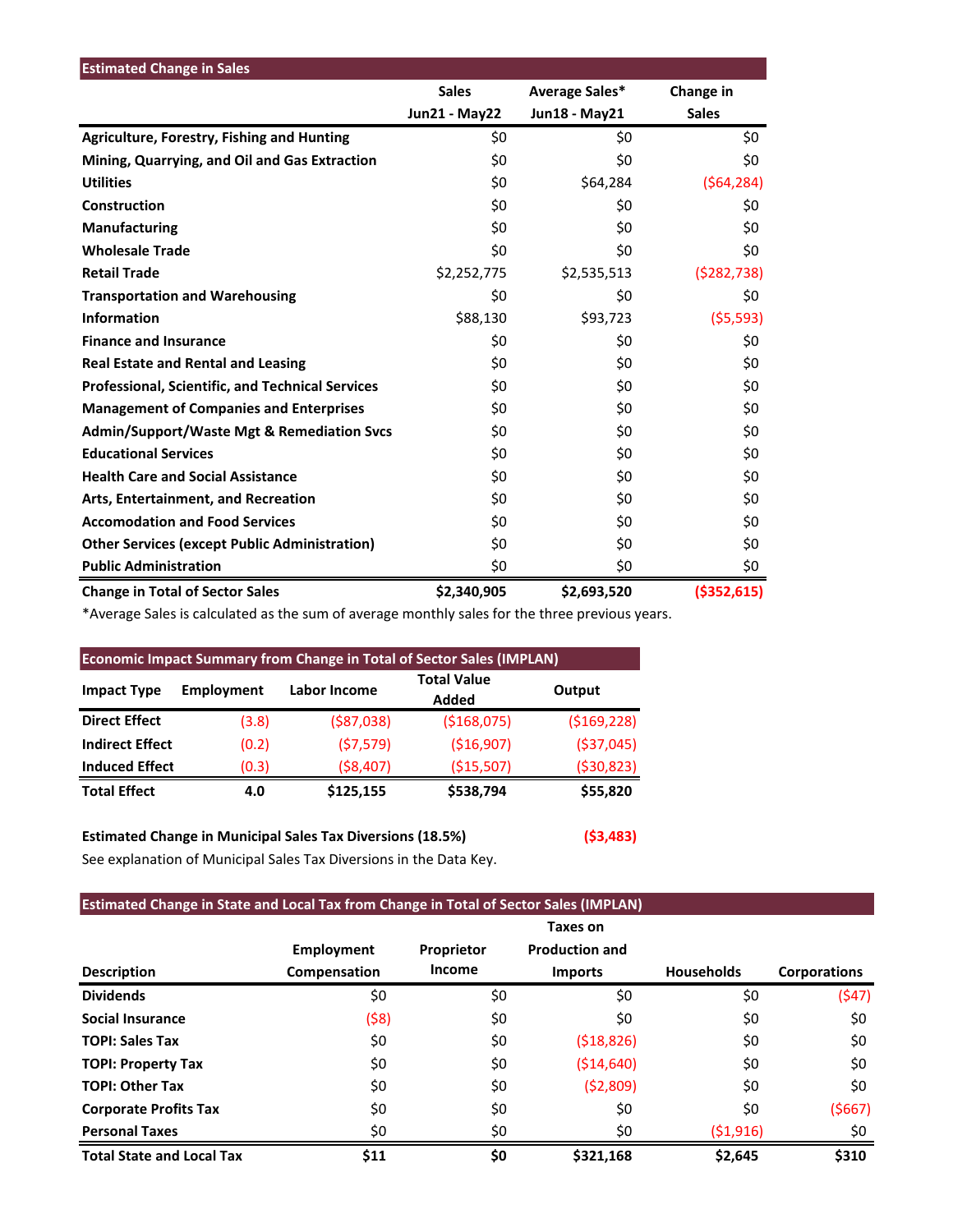# **Sales Tax Diversions and Special Levies**

| <b>Walthall Diversions</b> |         |         |         |         | <b>No Special Levy</b> |      |      |      |      |
|----------------------------|---------|---------|---------|---------|------------------------|------|------|------|------|
| Month                      | 2019    | 2020    | 2021    | 2022    | Month                  | 2019 | 2020 | 2021 | 2022 |
| January                    | \$3,191 | \$3,522 | \$3,634 | \$3,013 | January                |      |      |      |      |
| February                   | \$2,758 | \$3,086 | \$2,827 | \$2,528 | February               |      |      |      |      |
| March                      | \$2,792 | \$0     | \$2,619 | \$2,428 | March                  |      |      |      |      |
| April                      | \$3,420 | \$2,391 | \$3,631 | \$3,265 | April                  |      |      |      |      |
| May                        | \$2,484 | \$2,982 | \$3,224 | \$2,447 | May                    |      |      |      |      |
| June                       | \$4,017 | \$2,918 | \$2,627 |         | June                   |      |      |      |      |
| July                       | \$3,282 | \$3,322 | \$3,771 |         | July                   |      |      |      |      |
| August                     | \$3,300 | \$2,648 | \$3,032 |         | August                 |      |      |      |      |
| September                  | \$3,650 | \$3,104 | \$2,854 |         | September              |      |      |      |      |
| October                    | \$2,648 | \$3,278 | \$3,064 |         | October                |      |      |      |      |
| November                   | \$2,394 | \$4,214 | \$2,492 |         | November               |      |      |      |      |
| December                   | \$4,726 | \$2,920 | \$2,576 |         | December               |      |      |      |      |

| <b>No Special Levy</b> |      |      |      |      | <b>No Special Levy</b> |      |      |      |      |  |
|------------------------|------|------|------|------|------------------------|------|------|------|------|--|
| Month                  | 2019 | 2020 | 2021 | 2022 | Month                  | 2019 | 2020 | 2021 | 2022 |  |
| January                |      |      |      |      | January                |      |      |      |      |  |
| February               |      |      |      |      | February               |      |      |      |      |  |
| March                  |      |      |      |      | March                  |      |      |      |      |  |
| April                  |      |      |      |      | April                  |      |      |      |      |  |
| May                    |      |      |      |      | May                    |      |      |      |      |  |
| June                   |      |      |      |      | June                   |      |      |      |      |  |
| July                   |      |      |      |      | July                   |      |      |      |      |  |
| August                 |      |      |      |      | August                 |      |      |      |      |  |
| September              |      |      |      |      | September              |      |      |      |      |  |
| October                |      |      |      |      | October                |      |      |      |      |  |
| November               |      |      |      |      | November               |      |      |      |      |  |
| December               |      |      |      |      | December               |      |      |      |      |  |

| <b>No Special Levy</b> |      |      |      |      |
|------------------------|------|------|------|------|
| <b>Month</b>           | 2019 | 2020 | 2021 | 2022 |
| January                |      |      |      |      |
| February               |      |      |      |      |
| March                  |      |      |      |      |
| April                  |      |      |      |      |
| May                    |      |      |      |      |
| June                   |      |      |      |      |
| July                   |      |      |      |      |
| August                 |      |      |      |      |
| September              |      |      |      |      |
| October                |      |      |      |      |
| November               |      |      |      |      |
| December               |      |      |      |      |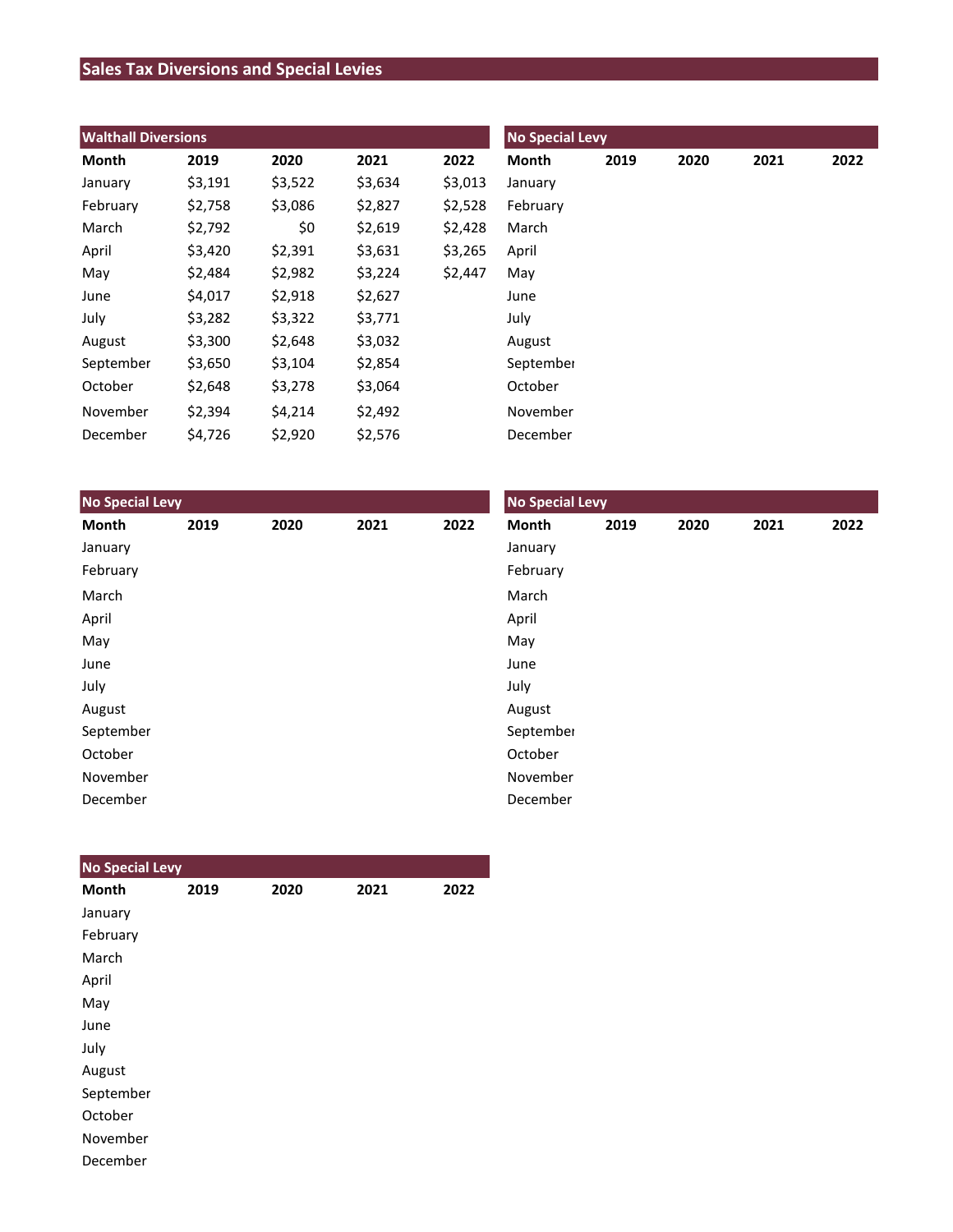| <b>Estimated Change in Federal Tax from Change in Total of Sector Sales (IMPLAN)</b> |              |               |                       |                   |                     |  |  |  |  |
|--------------------------------------------------------------------------------------|--------------|---------------|-----------------------|-------------------|---------------------|--|--|--|--|
|                                                                                      | Taxes on     |               |                       |                   |                     |  |  |  |  |
|                                                                                      | Employment   | Proprietor    | <b>Production and</b> |                   |                     |  |  |  |  |
| <b>Description</b>                                                                   | Compensation | <b>Income</b> | <b>Imports</b>        | <b>Households</b> | <b>Corporations</b> |  |  |  |  |
| <b>Social Insurance</b>                                                              | ( \$16, 719) | (5288)        | \$0                   | \$0               | \$0                 |  |  |  |  |
| <b>TOPI: Taxes</b>                                                                   | \$0          | \$0           | ( \$11,809)           | \$0               | \$0                 |  |  |  |  |
| <b>Corporate Profits Tax</b>                                                         | \$0          | \$0           | \$0                   | \$0               | (51, 377)           |  |  |  |  |
| <b>Personal Tax: Income Tax</b>                                                      | \$0          | \$0           | \$0                   | (54, 518)         | \$0                 |  |  |  |  |
| <b>Total Federal Tax</b>                                                             | \$22,969     | \$118         | \$71,418              | \$6,559           | \$635               |  |  |  |  |

# **DATA Key**

## **Total Sales as Indicated by Sales Tax**

North American Industrial Classification Sectors (NAICS) sectors included in the "Total Sales as Indicated by Sales Tax" statistics include: Sector 11 – *Agriculture, Forestry, Fishing and Hunting* ; Sector 21 – *Mining, Quarrying, and Oil and Gas Extraction* ; Sector 22 – *Utilities*; Sector 23 – *Construction* ; Sector 31-33 – *Manufacturing* ; Sector 42 – *Wholesale Trade* ; Sector 44-45 – *Retail Trade* ; Sector 48-49 – *Transportation and Warehousing* ; Sector 51 – *Information* ; Sector 52 – *Finance and Insurance* ; Sector 53 – *Real Estate and Rental and Leasing* ; Sector 54 – *Professional, Scientific, and Technical Services*; Sector 55 – *Management of Companies and Enterprises* ; Sector 56 – *Administrative and Support and Waste Management and Remediation Services* ; Sector 61 – *Educational Services*; Sector 62 – *Health Care and Social Assistance* ; Sector 71 – *Arts, Entertainment, and Recreation* ; Sector 72 – *Accommodation and Food Services* ; Sector 81 – *Other Services (Except Public Administration)* ; and Sector 92 – *Public Administration* .

#### **Retail Sector Sales**

Retail Sector Sales includes NAICS Sector 44-45 – Retail Trade.

## **Accommodation and Food Service Sector Sales**

Accommodation and Food Services Sector Sales includes NAICS Sector 72 – Accommodation and Food Services.

## **Estimated Change in Sales**

To determine the economic impact of changes in specific sector sales, the average monthly sales by sector (using sales from the thirty-six months prior to the study time frame) was subtracted from the sales for that sector in the study time frame. For this publication, each month's sector sales from April 2018 through March 2020 were averaged and subtracted from sector sales occurring in the April 2020 through March 2021 time period to obtain the Change in Sales estimate. The estimated changes in sales for all sectors were summed to obtain the estimate for the change in Total of Sector Sales.

Municipalities are assigned to the county in which the largest proportion of the municipality's population resides (e.g., while the city of Jackson lies in Hinds, Madison, and Rankin Counties, Jackson was "assigned" to Hinds County because the majority of its population resides in Hinds County).

If the change in sales is negative, this indicates that the sales for the specific geographic area fall below expected values when using the previous three years as a benchmark. If the change in sales is positive, then the sales for the specific geographic area is greater than what would have been expected when using the three previous years as a benchmark.

## **Estimated Change in Municipal Sales Tax Diversions**

Municipalities receive 18.5 percent of sales tax collected within their boundaries from the Mississippi Department of Revenue that can be used in the general budget(counties are not eligible for this allocation). The estimated change in the municipal sales tax diversion is calculated as 18.5 percent of the change in Taxes on Production and Imports: Sales Tax estimated in the Estimated Change in State and Local Tax from Change in Total of Sector Sales table.